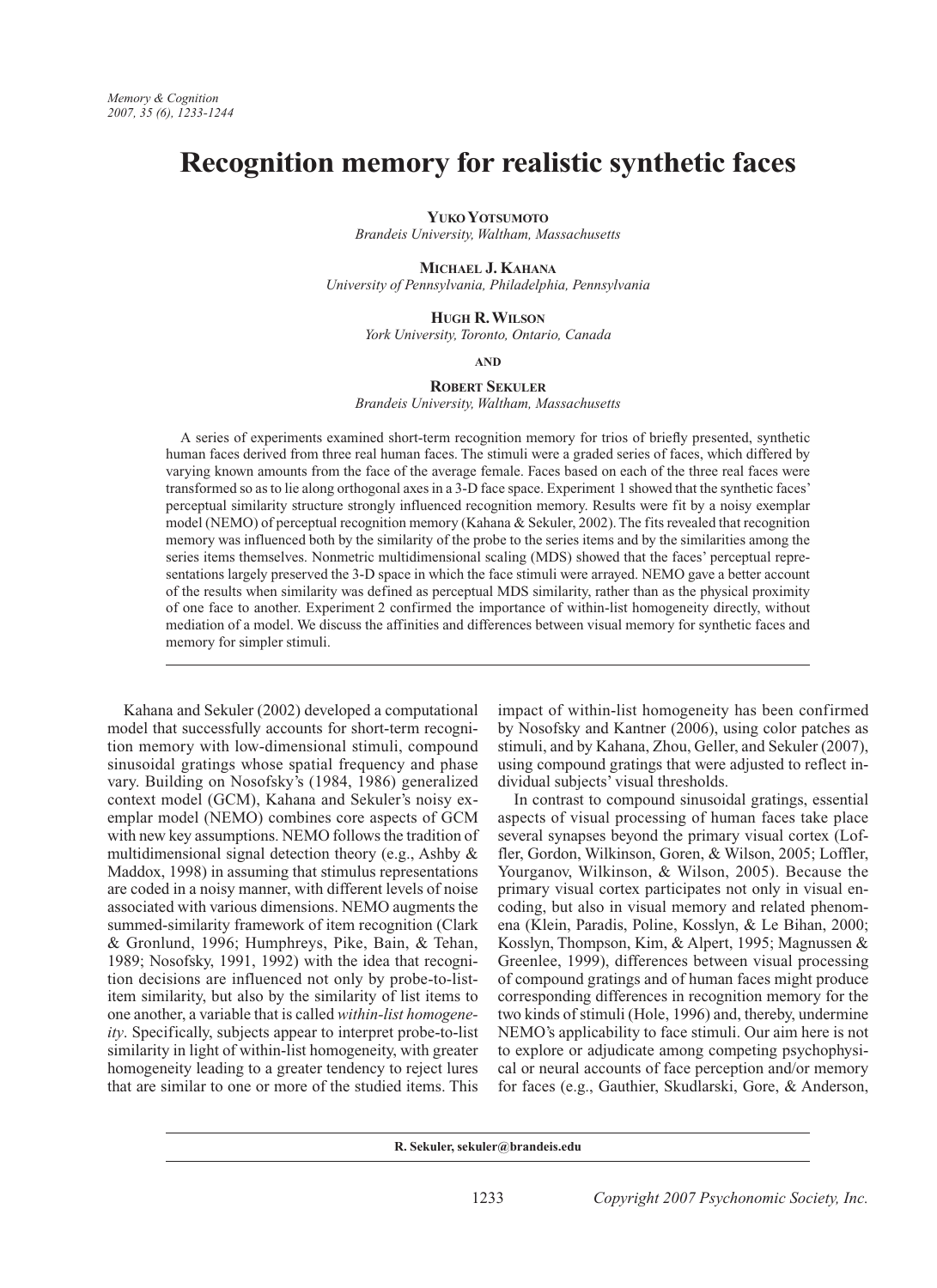2000; Grill-Spector, Knouf, & Kanwisher, 2004; Joseph & Gathers, 2002; Riesenhuber, Jarudi, Gilad, & Sinha, 2004) but to test NEMO's extensibility to memory for high-dimensional stimuli and to refine the methodology for measuring and modeling short-term memory.

Studies of face perception and/or face memory have used a range of stimuli, including simple cartoons, such as the Brunswik faces (Brunswik & Reiter, 1937; Peters, Gabbiani, & Koch, 2003; Sigala, Gabbiani, & Logothetis, 2002), photographs collected in convenience samples from sources such as school yearbooks, or images whose properties have been tailored to the study's specific purposes (e.g., Gold, Bennett, & Sekuler, 1999). We chose to work with realistic, synthetic human faces generated using methods introduced by Wilson, Loffler, and Wilkinson (2002). As test stimuli, Wilson faces mitigate problems arising from the availability of nonfacial information or from the availability of distinctive featural differences among faces (e.g., Duchaine & Weidenfeld, 2003; Sadr, Jarudi, & Sinha, 2003). Most important for model-related research, the generating algorithm for Wilson faces makes it easy to manipulate perceptual differences among faces. Furthermore, sets of Wilson faces can be represented in *n*-dimensional perceptual spaces whose properties can be tailored to suit some particular theoretical objective. For example, the axes of a face space might be orthogonalized, or individual exemplar faces might be made equidistant from some mean or reference face. Also, small, graded differences between faces make it difficult for subjects to learn and name each face in a reliable, consistent fashion. This is important because naming can subvert mnemonic reliance on visual information (e.g., Ashby & Ell, 2001; Goldstein & Chance, 1971; Hwang et al., 2005). To reinforce reliance on visual information per se, we limited rehearsal by permitting subjects only a brief glimpse of each face and then allowing only a short interval between successive faces. Wilson's synthesized faces are geometrically simple, as compared with actual, unprocessed grayscale photographs of faces, but these synthesized faces manage to convey sufficient information to permit identification of individual faces (Wilson et al., 2002). This individuality, which is important in episodic memory, is absent from some commonly used face stimuli, such as Brunswik faces (Brunswik & Reiter, 1937).

To preview, Experiment 1's design allowed us to apply the NEMO model of visual short-term recognition memory to performance on individual stimulus lists (i.e., diverse series of stimulus items). The model was applied in alternative modes—for example, expressing *similarity* either in terms of faces' physical coordinates or in terms of perceptual coordinates, assessed using multidimensional scaling (MDS). The design of Experiment 2 provided a direct, model-free demonstration of within-list homogeneity's influence on recognition decisions.

## **EXPERIMENT1**

Perceptual similarity among stimuli plays a central role in the structure of NEMO, and in other models of recognition as well. With compound gratings as stimuli,

similarity has been defined by representing stimuli in a metric based on subjects' discrimination thresholds for spatial frequency (Kahana et al., 2007; Zhou, Kahana, & Sekuler, 2004). That same approach would likely fail with face stimuli because the representational space is clearly anisotropic. For example, the difference threshold for discriminating between faces varies substantially from one region of face space to another, with smallest difference thresholds in the neighborhood of the average face (Wilson et al., 2002). To permit full expression of potential anisotropies, we used nonmetric MDS to characterize the perceptual space within which our face stimuli were located and to quantify the distances between faces in that space. The data used for MDS came from oddity judgments made on simultaneously presented trios of faces.

## **Method**

Subjects. Two male and 6 female volunteers from 20 to 25 years of age participated in the main experiment. All were naive as to the purpose of this experiment. They had normal or corrected-to-normal visual acuity, as measured with Snellen targets, and normal contrast sensitivity, as measured with Pelli–Robson charts (Pelli, Robson, & Wilkins, 1988).

Stimuli. Stimuli were generated and displayed using MATLAB and extensions from the Psychophysics and Video Toolboxes (Brainard, 1997; Pelli, 1997). Stimuli were presented on a 15-in. computer monitor with a refresh rate of 95 Hz and resolution set to 800  $\times$ 600 pixels. Routines from the Video Toolbox calibrated and linearized the display. Mean screen luminance was fixed at 36 cd/m<sup>2</sup>.

The Wilson faces used in all our experiments were based on photographs of three Caucasian females whom we designate A, B, and C. From  $m_A$ , the vector of 37 measurements taken on actual Face A, we synthesized a realistic version of that face in a stimulus space of high dimensionality ( $n = 37$ ). Vectors of measurements taken on Faces A, B, and C were transformed mathematically so as to be mutually orthogonal, by Gram-Schmidt orthogonalization (Diamantaras & Kung, 1996; Principle, Euliano, & Lefebvre, 2000). Consequently, variation in one face's geometric properties is independent of the variation in geometric properties of the other two faces (Wilson et al., 2002). Additional details of the faces' construction and properties are given in the Appendix.

After preprocessing and normalization, vectors of measurements from several different faces can be combined to generate  $m_{\text{avg}}$ , the vector of measurements for an *average* face. To illustrate, the synthesized mean female face is shown at the left of Figure 1. This mean face is derived from a sample of 40 Caucasian female faces. Summing  $k(\mathbf{m}_{\text{avg}})$  and  $(1-k)(\mathbf{m}_{A})$ , for some k,  $0 < k < 1$ , generates a face that is a mixture of the mean face and some particular individual face—in this case, A. Allowing k to vary,  $k = 0 \ldots 1$ , generates a graded series of faces spanning a continuum from the mean synthesized face (when  $k = 1$ ) to a synthesized version of Face A alone (when  $k = 0$ ). The same operation also can generate a graded series of faces, which span the distance from the mean face toward any other face—here, toward B or C. With these faces, it is easy to vary one stimulus' similarity to another, a variable that is important in recognition memory and central to NEMO.

The graded series for Faces A-C are shown in the upper three rows of Figure 1. Within each row, the value  $(1-k)$  ranges from .04 to .20, in increments of .04. This means that each face differs from its nearest neighbor by approximately the mean discrimination threshold taken under viewing conditions similar to the ones we used (Wilson et al., 2002). In geometric terms, Faces A–C lie along the mutually perpendicular axes of a 3-D space, with the mean face at the origin.

A final set of faces, *D*, was generated by averaging corresponding exemplars of A, B, and C. The resulting faces are shown in the bottom row of Figure 1. Geometrically, the faces in row D lie along the diagonal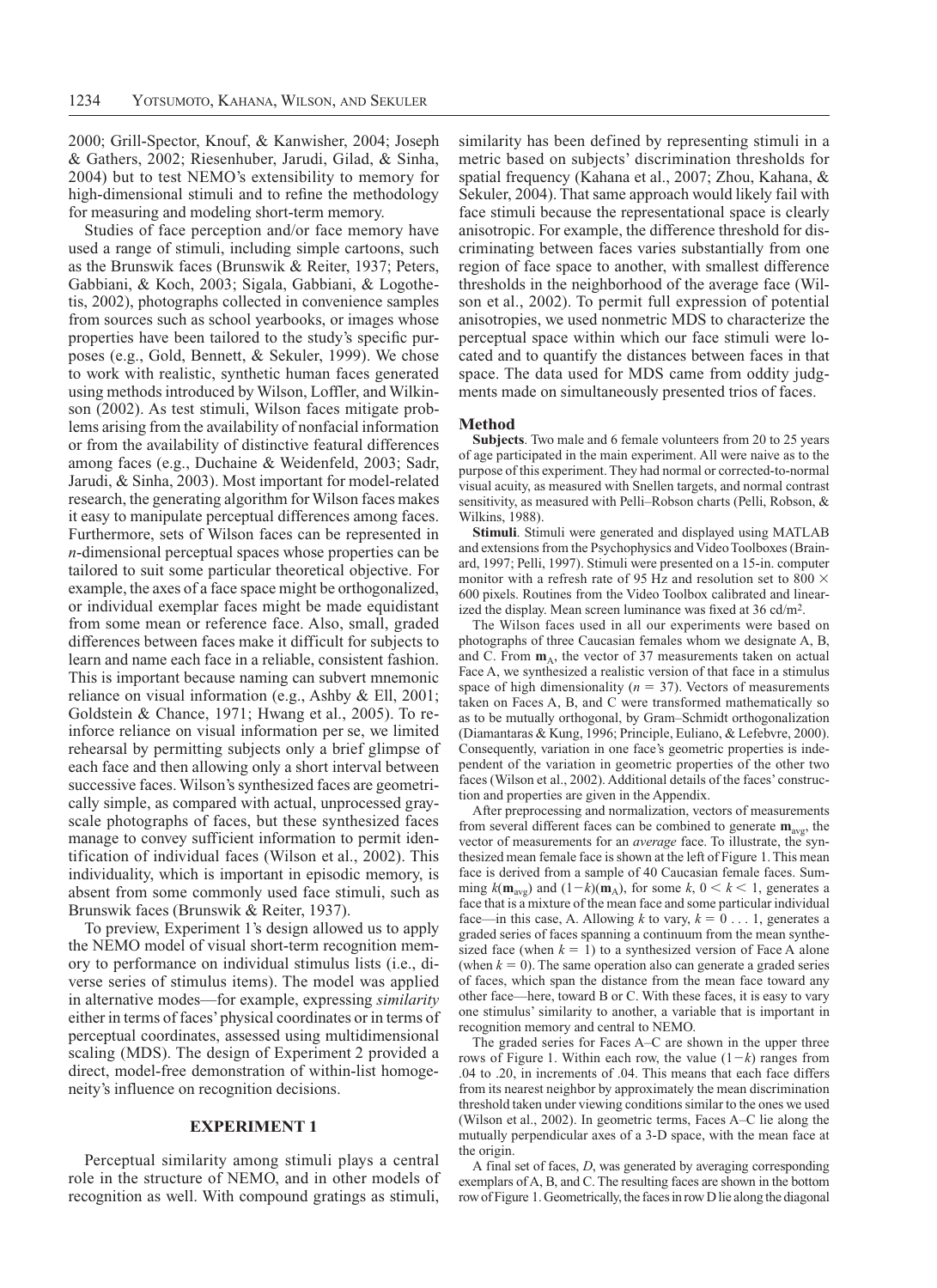

Figure 1. Face stimuli used in Experiment 1. Constructed after the method of Wilson, Loffler, and Wilkinson (2002), the stimulus labeled *mean* is the average of 40 female faces. In the matrix of faces, rows A-C show faces derived from three different faces; row D shows faces that are the means of Faces A-C. Over the matrix columns 1–5, faces deviate increasingly from the mean, by 0.04, in column 1, through 0.20, in column 5. For additional details, see the text.

of face space, which means that the geometric properties of the faces in D are equally well correlated with the geometric properties of each of the other faces, A, B, and C. Figure 2A shows the geometric arrangement of all 21 synthetic faces in a space of three orthogonal dimensions. To minimize potential influences from emotional expressions on the stimulus faces (Goren & Wilson, 2006; Isaacowitz, Wadlinger, Goren, & Wilson, 2006), our set of Wilson faces substituted constant generic shapes for features that would change shape or relative position as emotions were expressed (Ekman & Friesen, 1975).

Procedure. On each trial, a study set of three faces, the study series, was followed by a single *probe* face (p). The subjects judged whether **p** had been among the items in the study series. We use the term *target* to designate a **p** that had been in the study series and the term *lure* to designate a **p** that had not been in the study series. Correspondingly, we can designate any trial as either a target trial or a lure trial. Because the study series varied from trial to trial, the subjects were forced to base each yes-no recognition judgment on the items they had just seen.

Each study face was presented for 110 msec, with an interstimulus interval of 200 msec. The use of brief presentations was inspired by Wilson et al.'s (2002) use of this same duration in their studies of face discrimination and by the fact that fairly detailed processing of a face can be completed within the first 100 msec of viewing (Lehky, 2000).

A warning tone followed the study series. Then, after a 1,200msec retention interval, a **p** face was presented for 110 msec. For each study list, p was chosen at random from the entire set of faces, with two constraints. First, on half of all trials, p was forced to replicate one of the items in the study set (on half of all the trials, p differed from all the study items). Second, when p matched one of the study items, it matched items in each serial position equally often.

Distinctive tones following each response gave the subjects trialwise knowledge of results.

Although there were small differences in size from face to face, each was approximately 5.5° high  $\times$  3.8° wide. To eliminate the usefulness of Vernier-type cues, the vertical and horizontal position of each face was perturbed on each presentation by adding a pair of random displacements drawn from a uniform distribution with mean = 12.6 minarc and range =  $2.1-23.1$  minarc.

Sixty different stimulus series were used. A preliminary study with different subjects and many more stimulus series identified these 60 series as likely to span a wide range of recognition performance (Yotsumoto, Kahana, Wilson, & Sekuler, 2004). We reasoned that a wide range of performance would allow for the strongest test of NEMO. Of the 60 stimulus series, half consisted of target trials, in which  $p$  replicated one of three study items; the remaining lists consisted of lure trials, in which **p** replicated none of the study items.

The subjects participated in four 1-h sessions of 490 trials each. The first 10 trials of any session were treated as practice and were eliminated from data analysis; this left 32 replications for each stimulus series and subject. During testing, a subject sat with head supported by a chin-and-forehead rest, viewing the computer display binocularly from a distance of 114 cm. Trials were self-initiated.

Multidimensional scaling. To characterize the perceptual similarity structure of the synthetic faces (Lee, Byatt, & Rhodes, 2000), the subjects who would serve in the recognition memory experiment first took part in a study with nonmetric MDS. The data required for such scaling were generated using the method of triads (Ennis, Mullen, Frijters, & Tindall, 1989). On each trial, three faces were presented simultaneously, side by side, for 500 msec. Simultaneous presentation was used in order to minimize likely effects of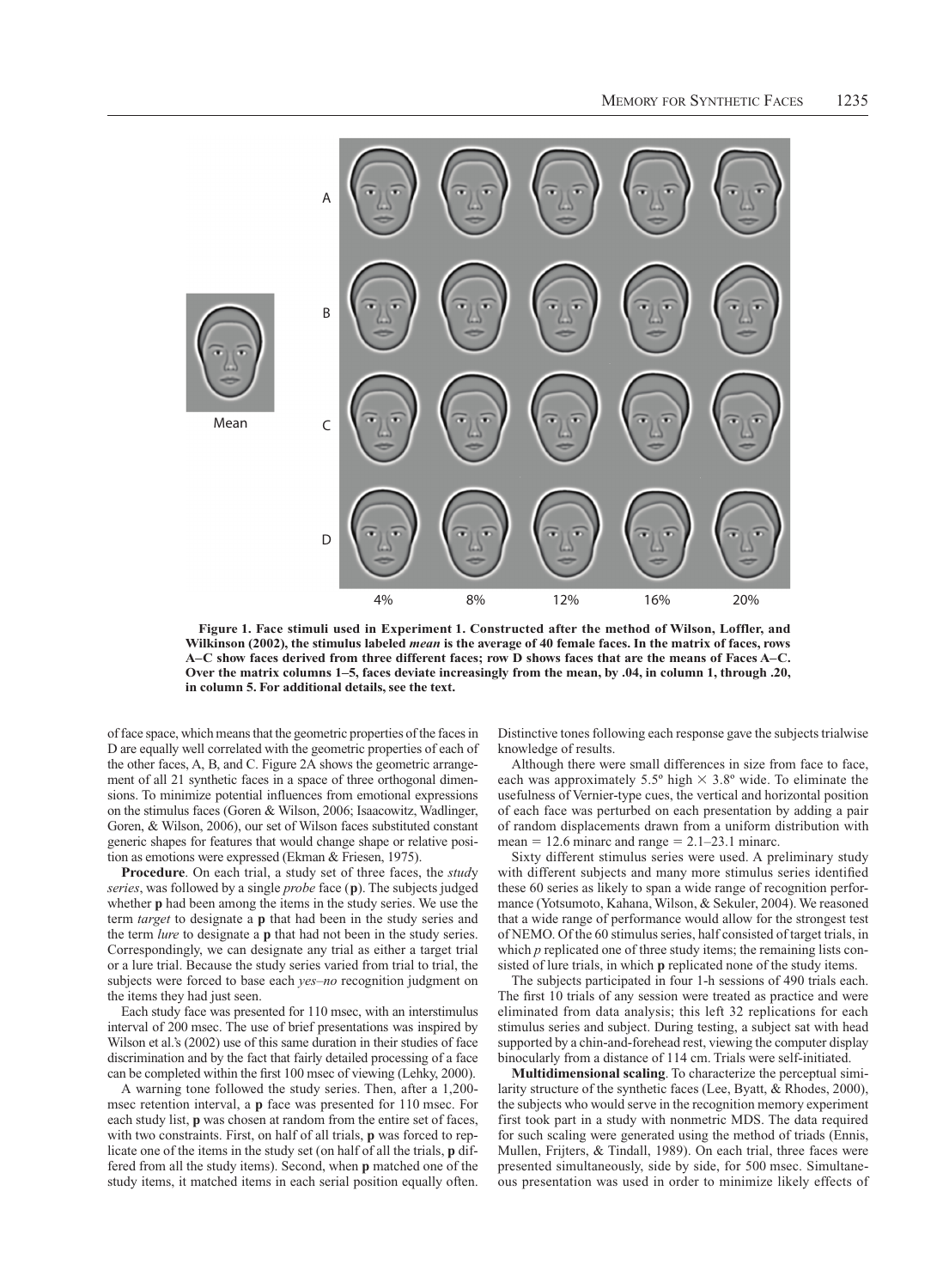

Figure 2. Representations of face stimuli in alternative 3-D spaces. In each panel, the star indicates the location of the mean face; squares, diamonds, circles, and triangles represent faces from Categories A, B, C, and D, respectively. The numbers 1-5 designate the faces' distance from the mean; the numbers correspond to the columns in Figure 1. (A) The 21 face stimuli arranged according to the Euclidean distances between the faces' physical descriptions—that is, the physical distance of each face from the mean. (B) Arrangement of the stimulus faces in a 3-D perceptual space, using the MDS solution to position each face (Experiment 2). The MDS space shown here has been Procrustes transformed to bring its dimensions into line with those of the space shown in panel A.

memory. From the set of three faces, the subjects chose the one face that seemed most different from the other two (Romney, Brewer, & Batchelder, 1993; Wexler & Romney, 1972). We did not specify the characteristic(s) on which similarity judgments should be based.

To minimize the possibility that Vernier-type cues might contribute to the dissimilarity judgments, each face's vertical position was randomly offset by a sample from a uniform distribution spanning  $\pm$ 16.8 min. Each possible stimulus pair (Face<sub>1</sub>, Face<sub>2</sub>) was presented with every other possible stimulus—for example, Face, If stimulus Face, was selected as the stimulus most different from the others, then by default, the remaining stimuli,  $Face_1$  and  $Face_2$  were assumed to be the most similar to one another. A similarity matrix was constructed by counting the number of times that a stimulus pair (e.g., Face<sub>1</sub>, Face<sub>2</sub>) was designated as *similar* when placed in combination with various other stimuli (e.g., Face<sub>3</sub>... Face<sub>21</sub>).

To control the number of trials required for MDS, we used a balanced incomplete block design (Weller & Romney, 1988). For this design, we generated triads of faces (blocks), whose members were drawn from the complete set of 21 faces. This selection was constrained so that each of the 210 pairs of faces occurred in the context of 30 triads. This arrangement meant that the 30 trials whose triads included any particular pair of faces were likely to have different faces as their third member. The spatial displacements of the three faces were randomly determined anew for each trial.

Each subject participated in three 1-h sessions of 710 trials each. The first 10 trials of each session were treated as practice and were eliminated from our data analysis. The remaining 2,100 triadic comparisons per subject were converted into a dissimilarity matrix, which were processed by SPSS's ALSCAL and INDSCAL routines, using a Euclidean distance model.

## **Results**

**Recognition memory.** Figure 3 shows the mean proportion correct for lure trials (arrow at right side of figure) and for target trials as a function of **p**'s serial position (three gray bars). An ANOVA showed that recognition on target trials across the three serial positions varied significantly  $[F(2,14) = 24.43, p < .001]$ , and an a priori comparison revealed a significant effect of recency  $[F(1,7) = 32.98]$ ,  $p < .01$ ]. For comparison, the stars in Figure 3 represent results with these same 60 stimulus series in another experiment with different subjects and many more stimulus series (Yotsumoto et al., 2004). The comparability of results from the two independent replications is gratifying. Note that performance for each serial position is significantly greater than chance; that is, each hit rate is significantly greater than the false alarm rate (paired two-tailed t tests:  $p < 0.02$ , 0.01, and 0.01 for Serial Positions 1, 2, and 3, respectively). So although performance with the first two serial positions is low, it is above chance.



Figure 3. Proportions of correct recognition responses on target trials for probe matching various study items. Error bars represent  $\pm 1$  standard error of the mean, calculated using the correction suggested by Loftus and Masson (1994). The arrow to the right of the graph represents the mean proportion correct on lure trials. Each star shows the proportion correct generated by 29 different subjects who tested in the same conditions during an experiment described elsewhere (Yotsumoto, Kahana, Wilson, & Sekuler, 2004).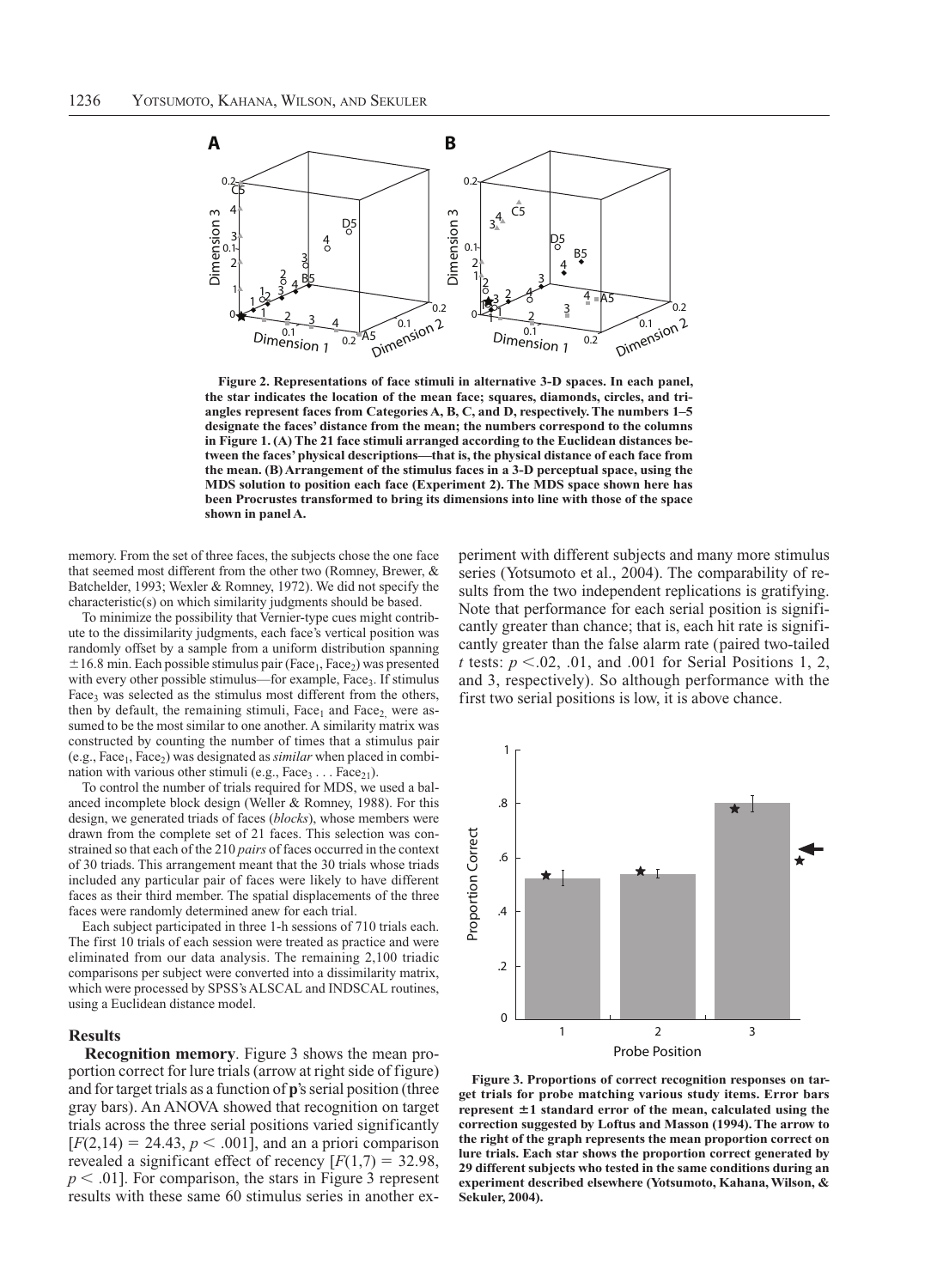

Figure 4. Mean distance between faces' representations in physical space and in perceptual (MDS) space, as a function of distance from the mean face.

**Multidimensional scaling.** MDS solutions were obtained for representations in one to six dimensions. Values of  $r^2$ , which represent the proportion of variance accounted for in the scaled data, increased as the number of dimensions varied from one to three but saturated thereafter. On the basis of these values and also on the dimensionality of the stimuli, subsequent modeling was based on the 3-D MDS solution. In that solution, Kruskal's stress measure was 0.26, and  $r^2$  was .62. The 3-D solution generated by MDS is shown in Figure 2B. Each symbol represents one synthetic face, and the pairwise distances between symbols represent corresponding pairwise perceptual dissimilarities between the faces.

We used Procrustes analysis (Dryden & Mardia, 1998) to visualize relationships between this 3-D description of similarity space and the 3-D structure in which the faces were generated. The Procrustes analysis linearly transformed the matrix of values from the MDS solution to bring that matrix into best conformity with the matrix of pairwise distances in the faces' physical space. The outcome, shown in Figure 2B, was based on the Euclidean similarity transformations of translation, reflection, orthogonal rotation, and isotropic scaling of points in the MDS solution. If the perceptual representation of these synthetic faces were identical to their physical representation, the post-Procrustes MDS solution would be perfectly congruent with the representation in Figure 2A, in which Faces A, B, and C are orthogonal to each other and exemplars of Face D lie on the diagonal.

Clearly, although the transformed MDS solution does resemble the arrangement of the face stimuli themselves, residual differences remain between the perceptual space, as represented by MDS, and the physical space. After the Procrustes transformation, the sum of squared residual discrepancies between the physical representations and the transformed MDS representations was 0.26. To provide an intuition about the magnitude of this value, we used Monte Carlo methods to put this sum of squares into the same units as those used for the Euclidean physical space (Figure 2A). A series of Procrustes analyses were done on matrices in which the faces' physical coordinates were randomly perturbed to varying, known degrees, by the addition of independent, zero-mean, Gaussian random deviates to each of the three coordinates for each face. This operation was carried out 1,000 times for Gaussian distributions with different standard deviations. From the mean residual sums of squares associated with each value of standard deviation, we identified the random perturbation of face coordinates that produced the same residual sum of squares as had been obtained with the Procrustes transformation of the MDS solution. The standard deviation of the residual difference between the MDS solution and the original physical coordinates was equivalent to  $6\% - 7\%$ , which corresponds to  $\sim$ 1.5  $\times$  the separation of neighboring faces within any single category of faces,  $A \dots D$ .

To examine the residuals on a finer scale, the mean residuals between the MDS solution and the faces' physical coordinates were calculated and then sorted into bins according to the distance between faces in a study series and the mean of the 21 faces. These values are plotted in Figure 4. Note that the magnitude of the residuals grew with increasing distance from the mean face, confirming that perceptual and physical representations of faces were most discrepant for the more extreme faces in our set.

As a further comparison between the MDS and the physical representations of our 21 faces, we computed the vector angles between perceptual exemplars of A, B, and C. These vector angles are shown in Table 1. Faces just 4% away from the mean face were excluded from these calculations because, in MDS space, those faces clustered tightly around the mean face, which made angle measurements for those faces meaningless. The mean angles based on the 8%, 12%, and 16% data were 89°, 70°, and 93°, suggesting that the perceptual similarity space preserved much, but not all, of the orthogonality that had been built into the faces' original 3-D space. However, all of the angle estimates dropped when the .20 faces were included in the calculations, which confirms the demonstration in Figure 4 that these extreme faces show the largest perceptual deviations from the geometry of Figure 2A's space.

## **Model**

We applied NEMO to the recognition memory data. As was mentioned before, NEMO departs from the classic summed-similarity models of item recognition (e.g.,

| <b>Table 1</b><br><b>Angles Between Perceptual Representations of</b><br><b>Face Categories A–C</b> |          |          |                 |  |
|-----------------------------------------------------------------------------------------------------|----------|----------|-----------------|--|
| Face Distance                                                                                       | AB Angle | AC Angle | <b>BC</b> Angle |  |
| 8%                                                                                                  | 125.7    | 65.3     | 116.1           |  |
| 12%                                                                                                 | 83.2     | 74.2     | 80.7            |  |
| 16%                                                                                                 | 57.4     | 71.5     | 83.4            |  |
| 20%                                                                                                 | 46.5     | 54.9     | 63.3            |  |
| Mean for $8\% - 20\%$                                                                               | 78.2     | 66.5     | 85.9            |  |
| Mean for $8\% - 16\%$                                                                               | 88.8     | 70.3     | 93.4            |  |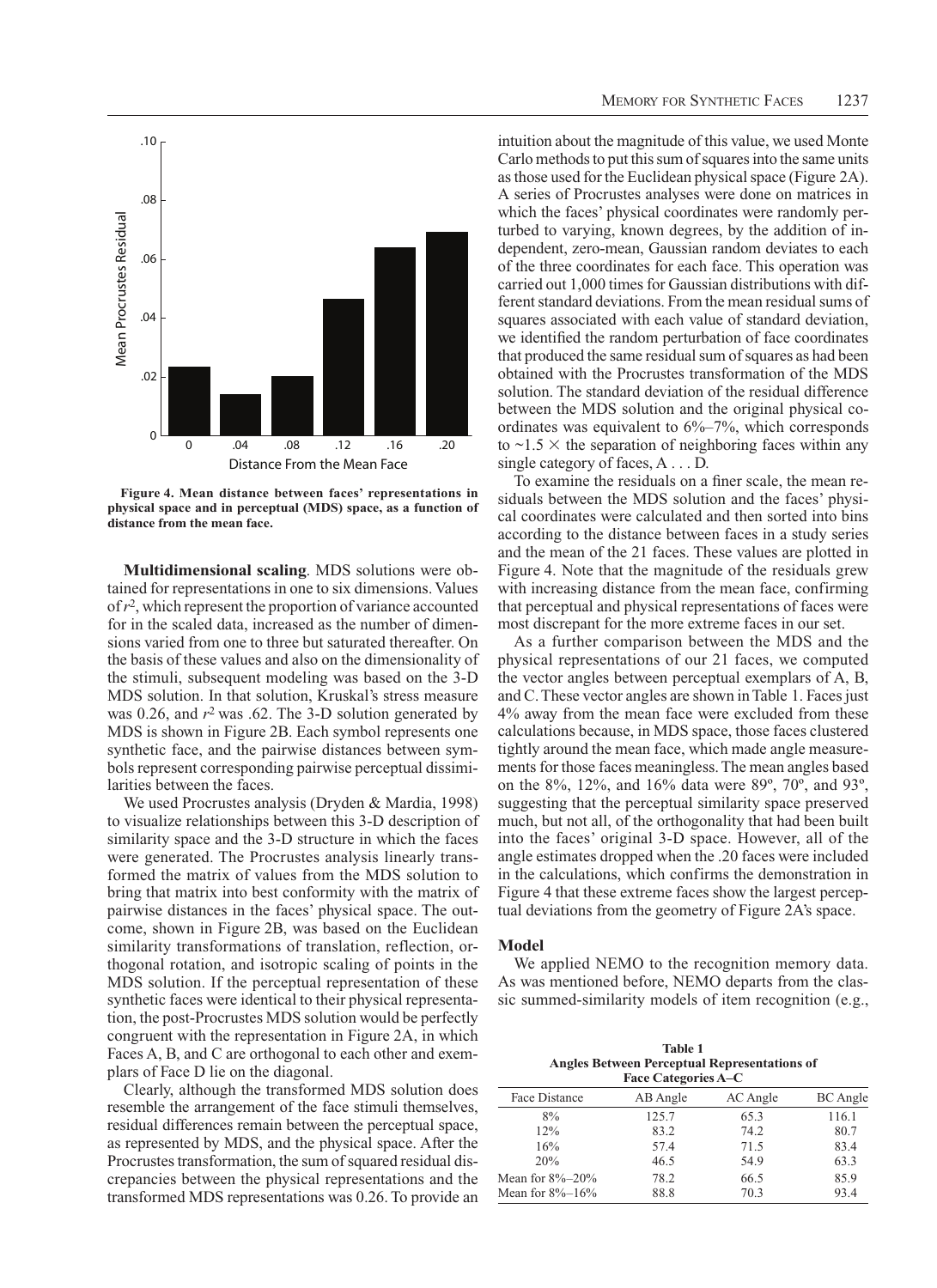| Table 2                                                  |  |
|----------------------------------------------------------|--|
| Best-Fitting Parameter Values for NEMO's Fit to the Data |  |

| Best-Fitting Parameter Values for NEMO's Fit to the Data |                              |          |            |  |
|----------------------------------------------------------|------------------------------|----------|------------|--|
| Parameter                                                | Meaning                      | Physical | <b>MDS</b> |  |
| $\sigma_1$                                               | Dimension <sub>1</sub> noise | 0.033    | 0.032      |  |
| $\sigma$                                                 | Dimension, noise             | 0.072    | 0.046      |  |
| $\sigma_3$                                               | Dimension, noise             | 0.045    | 0.046      |  |
| $\alpha_1$                                               | Forgetting of 1st item       | 0.470    | 0.570      |  |
| $\alpha$                                                 | Forgetting of 2nd item       | 0.400    | 0.450      |  |
| β                                                        | Interitem similarity         | $-0.530$ | $-0.340$   |  |
| $\tau$                                                   | Tuning function steepness    | 9.200    | 11.140     |  |
| <b>RMSD</b>                                              |                              | 0.123    | 0.101      |  |

McKinley & Nosofsky, 1996; Nosofsky, 1986) by allowing recognition judgments to be determined not only by the similarity between the probe, **p**, on one hand, and each study stimulus, on the other, but also by similarities among study items themselves. Given a series of  $L$  study items,  $s_1 \tldots s_L$ , and a probe, **p**, NEMO responds yes if

$$
\sum_{i=1}^{L} \alpha \eta \big( \mathbf{p}, s_i + \varepsilon_i \big)
$$

Summed Probe Item Similarity

+ 
$$
\beta \underbrace{\frac{2}{L(L-1)} \sum_{i=1}^{L-1} \sum_{j=i+1}^{L} \eta(s_i + \varepsilon_i, s_j + \varepsilon_j)}_{\text{Mean Within-List Homogeneity}}
$$
 (1)

 $\mathcal{E}$ 

where  $\eta(\mathbf{p}, s_i)$  is the perceptual similarity between **p** and the *i*th study item (see Equation 2, below),  $\varepsilon$  is a vector representing the noise associated with each stimulus dimension,  $\alpha_i$  is the weight given the *i*th study item, and  $C_L$  represents an optimal criterion for a series of L study items. To allow for the possibility that subjects' decision rule might incorporate within-list homogeneity, NEMO adds together  $(1)$  summed similarity and  $(2)$  within-list homogeneity, weighting the latter by a parameter  $\beta$ . If  $\beta = 0$ , the model reduces to a standard summed-similarity model (Nosofsky, 1986) with noisy item representations (Ennis, 1988) and a deterministic decision rule. If  $\beta$  < 0, when  $s_1 \dots s_l$  are similar to one another, a given lure becomes less tempting; that is, it attracts fewer yes responses. The opposite effect would accompany  $\beta > 0$ , that is, study items similar to one another would attract more *yes* responses.

In NEMO, similarity,  $\eta(s_i, s_j)$ , between item representations,  $s_i$  and  $s_j$ , is given by

$$
\eta(s_i, s_j) = a e^{-\tau d(s_i, s_j)^c},\tag{2}
$$

where  $d$  is the weighted distance between the two stimulus vectors and  $\tau$ , c, and a jointly determine the form of the generalization gradient.

With similarity defined in either physical or perceptual (MDS) space, we ran parallel simulations of NEMO, with one set of simulations using each definition of similarity. Among parameters in Equation 2, we fixed  $c = 1$ , implementing a simple exponential generalization function, as suggested by previous empirical results (Kahana & Sekuler, 2002). To reduce the number of NEMO's free parameters further, we used an independent, empirical estimate of  $\tau$ and a. We estimated similarity in physical space using data

from a large-scale preliminary experiment (Yotsumoto et al., 2004) that generated an empirical approximation of the similarity tuning function in physical space.<sup>1</sup> The similarity tuning function's exponent and  $y$ -intercept, 9.20 and 0.84, were used for  $\tau$  and  $a$ , respectively, in one set of model simulations. Then, reusing results from the preliminary experiment, we transformed interface distances according to values from the MDS analysis and fit a second exponential similarity function. This generated a similarity tuning function in perceptual space. The function's exponent and y-intercept, 11.14 and 0.91, were used as  $\tau$  and a, respectively, in a second set of model simulations. Finally, we fixed one other parameter, setting NEMO's criterion to 0.5, which is the empirical value found in previous model fits (Kahana & Sekuler, 2002).

Simulations and application of model. We fit NEMO to the value of  $p(yes)$  obtained for each of the 60 different stimulus lists in Experiment 1. A genetic algorithm (Mitchell, 1996) found NEMO's best-fitting parameter set by minimizing the root-mean squared difference (RMSD) between observed and predicted recognition scores. The genetic algorithm allowed a population of 1,000 random parameter sets to evolve for 20 generations. At the end of every generation, each of the 500 least-fit parameter sets was replaced with a new parameter set, which randomly drew each of its parameter values from one of the nonreplaced 500 best-fitting parameter sets. Then the nonreplaced 500 best-fitting parameter sets were mutated by a single Gaussian parameter change with a standard deviation of 30% of a parameter's range. Finally, to produce an estimate of RMSD, each parameter set ran for 1,000 simulated trials for each stimulus list.

**Results of model simulations.** We fit the subjects' average performance twice, expressing NEMO's interface similarity values,  $\tau$ , a, and  $d(s_i, s_j)$ , either as *physical* distances between faces or as values from the MDS descriptions of subjects' *perceptual* space. Table 2 gives the best-fitting model parameters for NEMO derived from the genetic algorithm. The "Physical" column shows the best parameters using stimulus distances in physical space, and the "MDS" column shows the best parameters using stimulus distances in MDS perceptual space. The first three parameters,  $\sigma_1$ ,  $\sigma_2$ , and  $\sigma_3$ , are the variances of noise distributions—one for each dimension of the 3-D, perceptual space.  $\sigma_1$ ,  $\sigma_2$ , and  $\sigma_3$ correspond to Dimension 1, 2, and 3 in Figure 2. The next two parameters,  $\alpha_1$  and  $\alpha_2$ , represent forgetting for the first and second items in a study series, respectively. (For the last item in a study series,  $\alpha_3$  was set to one.)

As was explained earlier,  $\beta$  represents the contribution of within-list homogeneity. Its negative sign for both simulations indicates that when study items were similar to one another, NEMO became more conservative, decreasing any tendency to treat a lure as a target. Note, finally, that the RMSD associated with the perception-based fit  $(0.101)$  is smaller than the RMSD associated with the fit based on the faces' physical representation  $(0.123)$ .

Each of the best-fitting parameter sets was used to generate NEMO's predictions for each of the 60 lists. Because NEMO has three nondeterministic noise parameters, running the model with any single trio of noise samples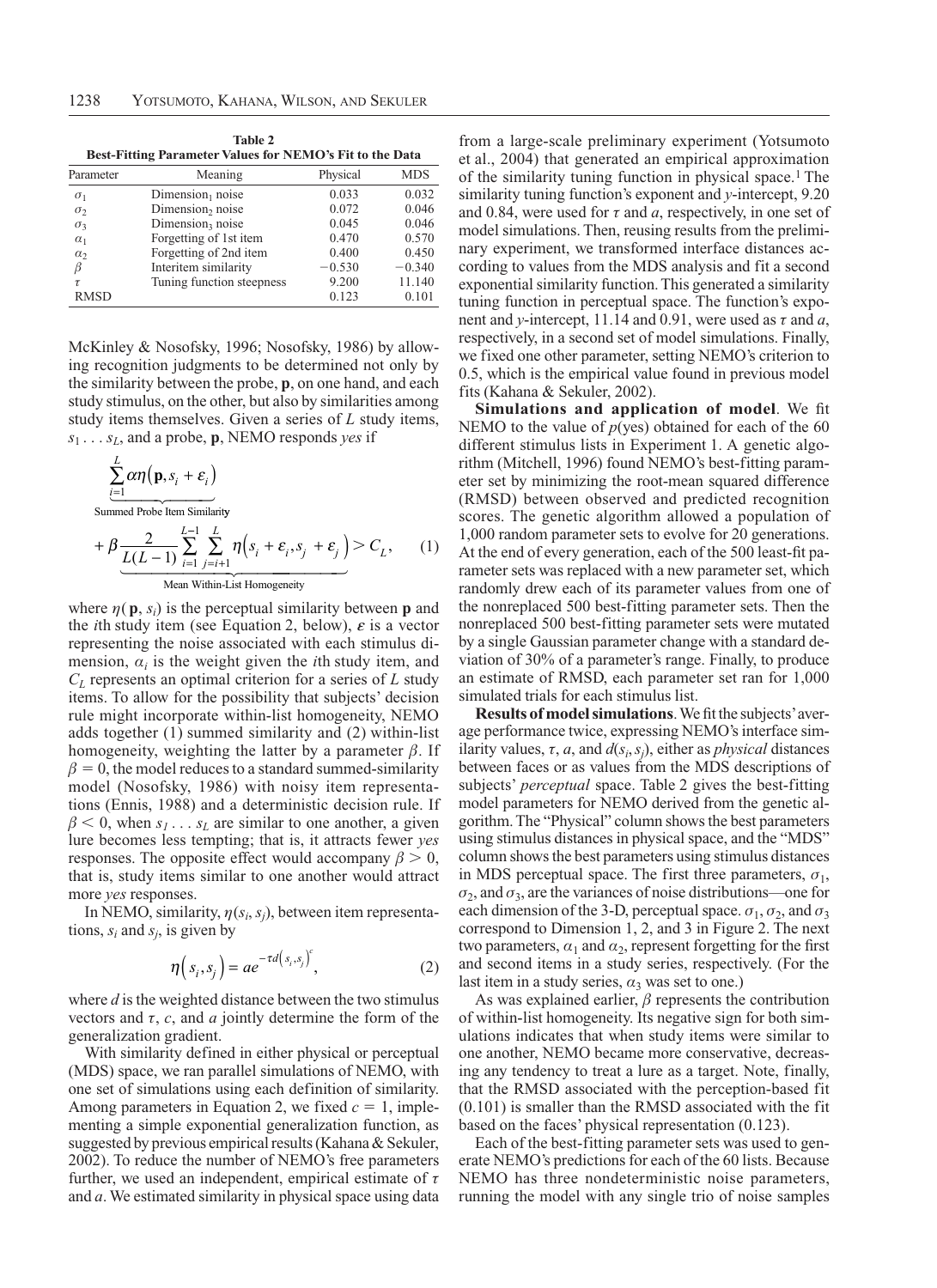

Figure 5. Proportions of yes responses plotted against predictions from NEMO. (A) Interstimulus distances used in NEMO were taken from physical descriptions of the stimuli. (B) Interstimulus distances used in NEMO were taken from the multidimensional scaling solution.

 $\sigma_1$ ...  $\sigma_3$  could not produce a singular, exact set of predictions. Therefore, NEMO was used to simulate 1,000 trials for each of the 60 study-**p** lists, with new, independent random noise samples drawn for each trial. From these 1,000 trials, we obtained the predicted proportion of *ves* responses for each list. Figure 5 shows, for each list, the relationship between the predicted and the observed proportions of yes responses. The predictions made with similarity defined by the physical representations of face stimuli are shown in Figure 5A; predictions based on the MDS solution are shown in Figure 5B. NEMO produced a better account of the data when it incorporated perceptual similarity among faces. Physical and perceptual similarities produced  $r^2 = .68$  and .76, respectively. To gauge the reliability of this difference in  $r^2$ , we repeated the simulation an additional 1,000 times for each list, again drawing new independent noise samples for each trial and calculating  $r^2$  anew after every new 1,000 trials. For simulations based on physical similarity between faces, the mean  $r^2$  = .6838 (SD = .0109); for simulations based on MDSdefined similarity, the mean  $r^2 = .7573$  (SD = .0090). The difference between these mean values of  $r^2$  is highly significant ( $z = 3.43$ ,  $p < .001$ ).

The reliability of the MDS solutions. To assess the consistency of the subjects' triadic judgments, we computed two different mean MDS solutions. One solution was based on the subjects' dissimilarity judgments on all the odd-numbered trials (i.e., first, third, fifth, etc.); the second solution was based on judgments from all the even-numbered trials (i.e., second, fourth, sixth, etc.).<sup>2</sup> For each 3-D solution, the Euclidean distances between all the face pairs were taken, and the correlation was calculated between pairwise distances from odd trials and pairwise distances from even trials. The results are shown as a scatterplot in Figure 6. Despite the 50% reduction in the number of judgments on which each MDS solution was based, the pair of MDS solutions produced by this process had a relatively strong correlation, with  $r^2 = .79$ , which we take as confirmation that the triadic comparisons produced reliable measures of similarity.

As was noted earlier, NEMO's predictions were more accurate when psychophysical (MDS) rather than purely physical similarities were taken account of, but those predictions had a number of clear outliers. These were stimulus series on which the model failed badly—that is, deviated by .20 or more from the predicted  $p(yes)$ . To identify the origin of these failures, we examined the makeup of these series. Of the five outliers, three contained two or



Figure 6. Distance between items in the multidimensional scaling (MDS) solution calculated using even trials and then calculated using odd trials.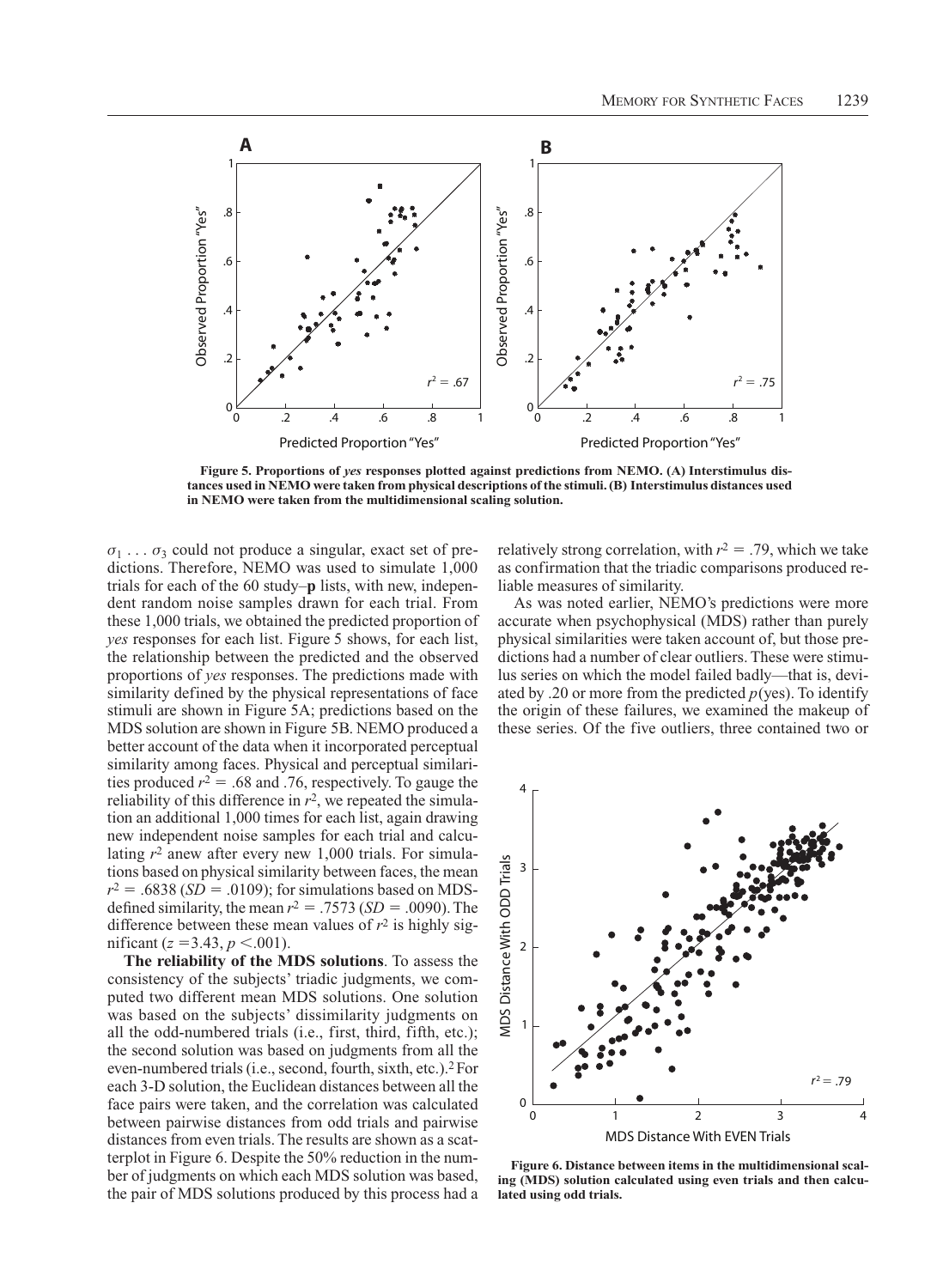more faces that deviated from the mean face by the largest value possible—namely, .20. To this outcome, Monte Carlo simulation assigned a probability  $.02 < p < .01$ . So, faces with the greatest deformation, relative to the mean face, produced the largest errors in NEMO's predictions. As is shown in Figure 4 and in Table 1, these extreme faces deviated appreciably from the orthogonal physical representations of the faces. These deviations might have arisen from perceptual transformations associated with the faces' "strangeness," which effectively introduced an additional perceptual dimension limited to the extreme faces. Because this added dimension was associated with only a subset of the faces, it was not represented fully in the MDS solution.

# **Discussion**

NEMO's account of the recognition results gives further support to the idea that recognition decisions depend upon both summed similarity and within-list homogeneity. Discrepancies between the faces' representation in physical space (Figure 2A) and their perceptual representation (Figure 2B) advantaged model fits that were based on perceptual, rather than physical, similarities between faces. The perceptual representation was based on MDS, which requires as input a matrix of similarity or dissimilarity judgments. Researchers have taken various approaches to generate such matrices. For example, the input matrix has been generated by asking subjects to rate the distinctiveness of items presented one at a time (Lee et al., 2000; Valentine, 1991; Valentine & Bruce, 1986; Valentine & Endo, 1992) or to rate numerically the similarity of items presented in pairs (Johnstone  $\&$ Williams, 1997; Nosofsky, 1991; Peters et al., 2003). We took a different approach, using triadic comparisons to produce the input matrix for MDS. We chose this method, in part, for its efficiency in generating many different comparisons per pair of faces and, in part, because the task resembled the recognition memory task we used. For one thing, by encouraging subjects to distinguish among members of the briefly presented triad, the task was likely to engage the rapid and sometime subtle distinctions required in the recognition judgments. At the same time, variation in the triad's constituents from one presentation to another mimicked the trialwise variation among study series.

Torgerson (1958) described other variants of the method of triadic comparisons in which subjects had to make multiple, explicit pairwise judgments per trial. Note that the single explicit judgment required on each trial in our application implies that subjects have made one or more pairwise comparisons, although such comparisons are not made explicit. Letting the stimuli in the triad be  $i$ ,  $j$ , and  $k$ , our subjects' identification of one item as most dissimilar could reflect evaluations of inequalities among  $|i - j|$ ,  $|i - k|$ , and  $|j - k|$ . Of course, when subjects are not forced to make such evaluations explicit, one cannot rule out the possibility that, particularly with time pressures, subjects might sometimes make fewer than all pairwise comparisons.

# **EXPERIMENT 2**

The simulations applied to the data from Experiment 1 revealed that visual memory performance could be well predicted by a model that takes account of both summed similarity and within-list homogeneity. Because the within-list homogeneity term is a novel addition to the summed-similarity framework, we sought an additional, direct, model-free demonstration that within-list homogeneity was actually important in face recognition memory. Therefore, we designed stimulus series in which variation in both summed similarity and within-list homogeneity were controlled. We expected that the responses produced by various combinations of the two factors would directly demonstrate the contribution of each factor, without the mediation of a computational model.

## **Method**

Apparatus, Stimuli, and Procedure. The apparatus and stimuli were the same as those in Experiment 1, except that multiple subjects were tested simultaneously, using computers in a classroom cluster. Although the subjects did not use chinrests, they were encouraged to maintain a constant viewing distance of approximately 57 cm from their computers. The procedure was the same as that in Experiment 1, except that the three study faces for each trial were forced to come from three different categories of faces, A . . . D (as shown in Figure 1). Study lists were first generated randomly. Because of the upper limit on possible pairwise, physical differences between the faces that we used, differences among randomly selected faces tended to be small, which produced skewed distributions of summed similarity and within-list homogeneity. Moreover, the randomly generated lists produced nonzero covariance between summed similarity and within-list homogeneity. To test wider ranges of both types of similarity independently, summed similarity and within-list homogeneity had to be distributed uniformly. To generate series meeting this criterion, the distributions of two kinds of similarity were calculated after random generation of a set of series, and existing stimulus series were replaced by newly generated ones until we had a set of study series that satisfied the distribution requirement.

Subjects. Twenty-nine Brandeis undergraduates participated as part of a course requirement; during the session, each subject took part in 436 trials. All the subjects were naive as to the experimental purpose, and none had taken part in our other experiments.

## **Results and Discussion**

For each series on which p was a lure, we used the faces' physical coordinates to calculate summed similarity between  $p$  and all the study items and the within-list homogeneity. For this purpose, similarity was assumed to be monotonic with Euclidean distance in the physical space represented in Figure 2A. We sorted the trials into the cells of a 3  $\times$  3 matrix, whose rows represented three levels of summed similarity and whose columns represented three levels of within-list homogeneity. At the end of the sorting, each cell of the  $3 \times 3$  matrix contained 24 trials per subject. The proportion of yes responses was calculated separately for each of the nine cells in the matrix; these values are plotted in Figure 7. The parameter of the family of curves is within-list homogeneity. The proportion of ves responses increased with summed similarity but decreased with growth in within-list homogeneity. A repeated measures ANOVA showed that both these effects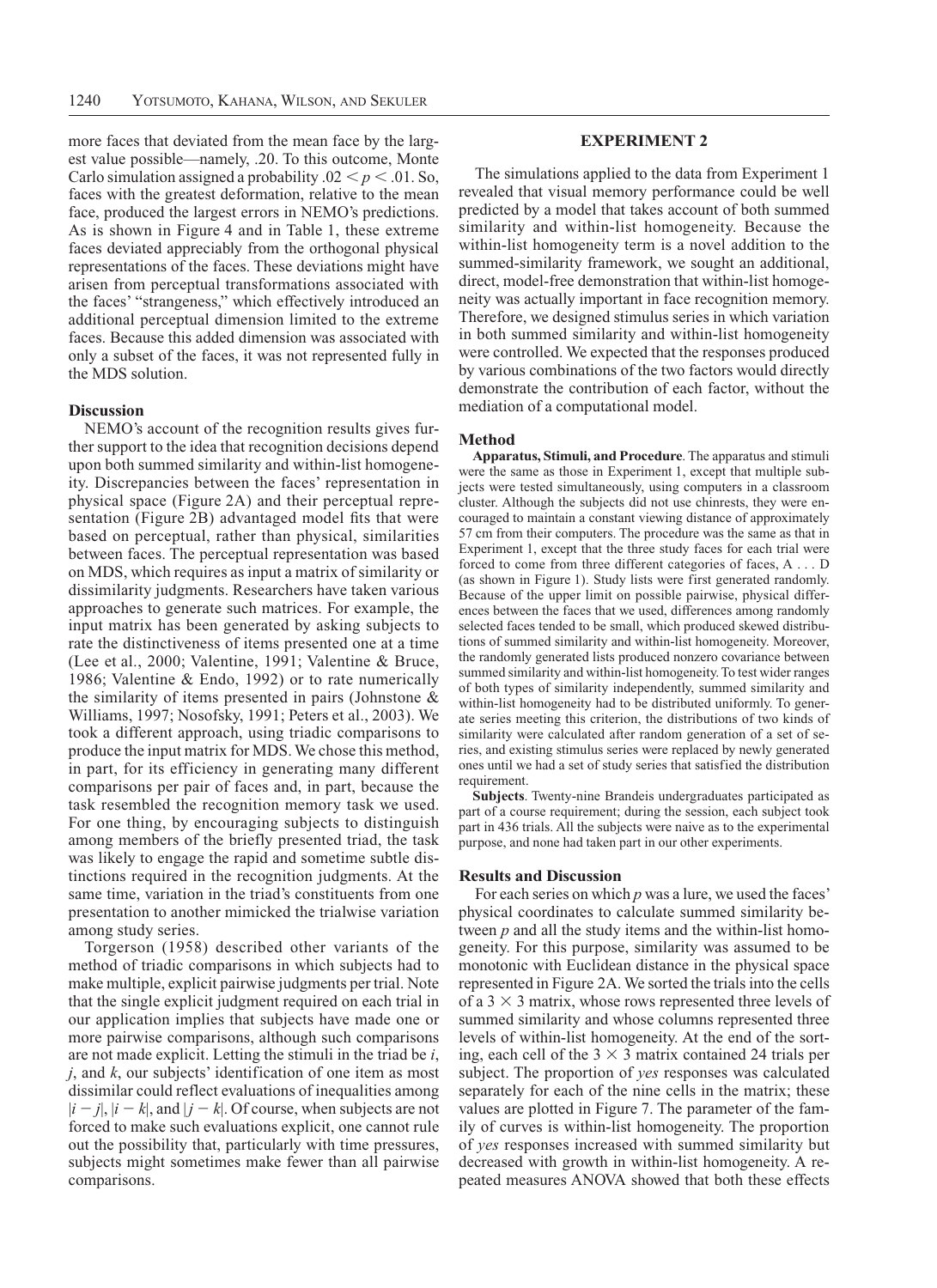were statistically significant  $[F(2,56) = 85.6, p < .01,$ and  $F(2,56) = 7.08$ ,  $p < .05$ , for summed similarity and within-list homogeneity, respectively]. The interaction was not significant  $[F(4,112) = 1.16, p = .33]$ .

Note that the directions of the two effects observed here reproduced the corresponding effects seen in simulations with NEMO for Experiment 1. Of particular interest was the direct confirmation that within-list homogeneity and summed similarity operate in opposed directions to influence recognition judgments, just as NEMO demonstrated they did.

## **GENERAL DISCUSSION**

#### **Physical Coordinates Versus MDS Solutions**

NEMO's account of visual recognition memory performance for face stimuli was improved when the model incorporated faces' perceptual similarity, rather than purely physical coordinates. It is important to note that with either perceptual or physical representations of similarity, NEMO had the same number of free parameters; therefore, this difference did not result from a difference in model complexity.

We should note that not every related study has demonstrated an advantage from describing stimuli in perceptual (MDS) terms, rather than physical ones. Peters et al. (2003) found that the performance of categorization models was either unchanged or even slightly diminished when face stimuli were described using MDS, rather than a native physical metric. In their study, subjects were trained to categorize stimuli including schematic Brunswik-Reiter faces (1937) and slightly more elaborate cartoon faces. These faces were defined in 4-D physical spaces, which the subjects learned to bifurcate using a simple, linear separable criterion. After learning the category membership of various exemplars, the subjects' categorization was tested with mixtures of previously seen faces and new ones. Peters et al.'s modeling results favored the proposition that the subjects stored a sparse, abstracted representation of category properties, rather than the characteristics of individual exemplars. This demonstration of longer term learning of stable category properties is quite different from the case in our experiments on episodic recognition, where the subjects seem to have stored individual exemplars, at least for the brief duration of a single trial. In categorization tasks such as Peters et al.'s, subjects can learn abstract rules over the course of their experience with many exemplars. However, such a strategy would not work in episodic recognition tasks in which targets and lures are drawn randomly from a common stimulus space and in which no simple rule could work in the face of trialto-trial variation in the study and test items. Of course, if some simplifying consistent bias were introduced into a recognition experiment so that lures were always drawn from one category (say, Wilson faces from Class A) and targets were always drawn from a different category (say, Wilson faces from Class B), subjects undoubtedly would eventually learn the rule and be able to ignore the study items. Clearly, though, such an experiment would no longer be an experiment on episodic recognition.



Figure 7. The proportion of ves responses on lure trials as a function of summed similarity. These false alarm rates are plotted separately for three different levels of within-list homogeneity. The diameter of each filled circle signifies the magnitude of within-list homogeneity. Error bars represent  $\pm 1$  standard error of the mean, corrected for within-subjects variability (Loftus & Masson, 1994).

#### **Differences From Compound Gratings**

One of our purposes was to investigate short-term visual memory with higher dimensional stimuli, particularly by applying NEMO to the recognition of synthetic faces. The best-fitting parameters obtained here preserved the general characteristics observed in Kahana and Sekuler's (2002) experiments with memory for compound gratings. For example, in both experiments, recency effects were captured by values of  $\alpha$ , and the empirical effects of within-list homogeneity were reflected in significantly negative values of  $\beta$ . Moreover, despite the fact that  $\tau$ values were derived in different ways for recognition of gratings and of faces, the resulting  $\tau$  values were close between the two experiments (8.8 and 10.7 with compound gratings, 9.20 and 11.14 with synthetic faces).<sup>3</sup> It seems, then, that similar similarity-distance functions operate for both low-dimensional (gratings) and high-dimensional (synthetic faces) stimuli.

However, memory for synthetic faces may differ in an important way from the memory for compound gratings. Even though we found a recency effect with synthetic faces, as well as with gratings, attributes of the recency effect observed in this study differed from those found with gratings. With gratings, the recency effect persisted across the entire list, with performance increasing systematically from the least to the most recently presented item (Kahana & Sekuler, 2002). Here, though, the serial positions preceding the last one produced essentially equivalent performance, although, as was mentioned earlier, performance at all serial positions was better than the chance level defined by the false alarm rate. This suggests that higher dimensional stimuli, instead of promoting a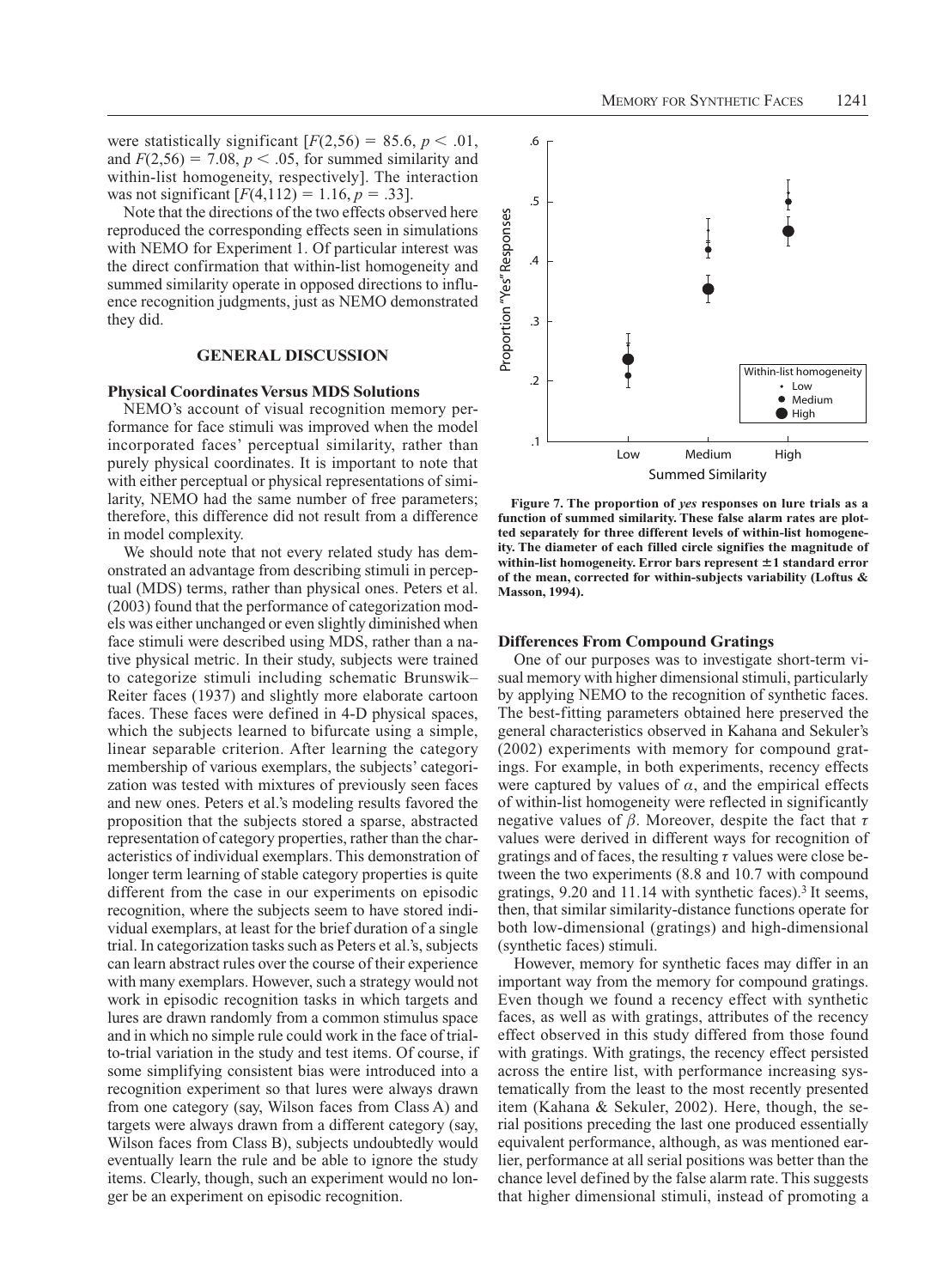gradual forgetting of previously seen items, allow the last item seen to diminish the memory for all previously seen items equally. This resembles a result reported previously (Phillips, 1974, 1983; Phillips & Christie, 1977).

Because procedures differed between the studies with grating and face stimuli, we must be cautious in attributing various discrepancies in the results to differences in stimulus dimensionality alone. But we do believe that parallel studies of recognition memory for gratings, faces, and other high-dimensional stimuli, as well as studies of comparable stimuli from other sensory modalities (Visscher, Kaplan, Kahana, & Sekuler, 2006), will ultimately help us understand how the number and structure of perceptual dimensions that make up stimuli contribute to human short-term recognition memory.

We should note at least one possible application of the present results, to the validity of police lineups. When a witness views a simultaneous lineup comprising several individuals, the homogeneity of those individuals is an analogue to the within-list homogeneity whose potency was demonstrated in Experiments 1 and 2. Extrapolating from our results, one would expect that within-list homogeneity in a lineup would strongly affect a potential witness' recognition response. Recently, law enforcement officials in the United States have been encouraged to substitute sequential lineups for the traditional simultaneous procedure (Turtle, Lindsay, & Wells, 2003). Advocates of this procedure have claimed that sequential lineups somehow enhance discriminability and, thereby, promote accuracy. In sequential lineups, witnesses view one lineup member at a time and decide whether or not that person is the perpetrator, prior to viewing the next lineup member. Here, witnesses make a *yes-no* judgment after viewing each single person/face, one at a time. This is meant to minimize false alarms, by discouraging relative judgments that can contaminate simultaneous lineups (Lindsay et al., 1991; Steblay, Dysart, Fulero, & Lindsay, 2001). However, Gronlund (2004) has shown that the beneficial effect of sequential lineups arises not from heightened discriminability, but from a change in criterion—with a sequential lineup promoting a more conservative criterion. Whatever their benefit, though, sequential lineups would be immune to influences from within-list homogeneity only if there were zero carryover of memory from one face/lineup member to another, an assumption that begs to be evaluated.

Finally, in all the experiments we have reported here, possible contamination of face recognition by emotional cues was intentionally avoided. In fact, the set of Wilson faces that we used substituted constant generic shapes for features that would change shape as emotions were expressed. In addition to equation on basic dimensions such as contrast and mean luminance, the consistent neutral expression of our faces ruled out emotion as an aid to recognition memory. Given emotional expression's known role in recognition (e.g., Gallegos  $&$  Tranel, 2005; Johansson, Mecklinger, & Treese, 2004; Kaufmann & Schweinberger, 2004), it is worth noting that systematic variation in the position and/or orientation of eyes, mouth, and brows (Ekman & Friesen, 1975) can generate Wilson faces that express distinct, easily identified emotions, and in varying degree (e.g., Isaacowitz et al., 2006). We plan to evaluate how the presence of emotion signals of varying, calibrated strength might combine with other facial information to influence short-term face recognition.

#### **AUTHOR NOTE**

The authors acknowledge support from AFOSR F49620-03-1-0376 and National Institutes of Health Grants MH55687 and EY002158. Y.Y. is now at the Martinos Center for Biomedical Imaging, Massachusetts General Hospital, Charlestown. Correspondence concerning this article may be addressed to R. Sekuler, Volen Center for Complex Systems, Brandeis University, Waltham, MA 02454 (e-mail: sekuler@brandeis.edu).

#### **REFERENCES**

- ASHBY, F. G., & ELL, S. W. (2001). The neurobiology of human category learning. Trends in Cognitive Sciences, 5, 204-210.
- ASHBY, F. G., & MADDOX, W. T. (1998). Stimulus categorization. In A. A. J. Marley (Ed.), Choice, decision, and measurement: Essays in honor of R. Duncan Luce (pp. 251-301). Mahwah, NJ: Erlbaum.
- BRAINARD, D. H. (1997). The Psychophysics Toolbox. Spatial Vision, 10, 443-446.
- BRUNSWIK, E., & REITER, L. (1937). Eindruckscharaktere schematisierter Gesichter. Zeitschrift für Psychologie, 142, 67-134.
- CLARK, S. E., & GRONLUND, S. D. (1996). Global matching models of recognition memory: How the models match the data. Psychonomic Bulletin & Review, 3, 37-60.
- DIAMANTARAS, K. I., & KUNG, S. Y. (1996). Principal component neural networks. New York: Wilev.
- DRYDEN, I. L., & MARDIA, V. (1998). Statistical shape analysis. New York: Wiley.
- DUCHAINE, B. C., & WEIDENFELD, A. (2003). An evaluation of two commonly used tests of unfamiliar face recognition. Neuropsychologia, 41, 713-720.
- EKMAN, P., & FRIESEN, W. V. (1975). Unmasking the face: A guide to recognizing emotions from facial cues. Englewood Cliffs, NJ: Prentice-Hall.
- ENNIS, D. M. (1988). Confusable and discriminable stimuli: Comment on Nosofsky (1986) and Shepard (1986). Journal of Experimental Psychology: General, 117, 408-411.
- ENNIS, D. M., MULLEN, K., FRIJTERS, J. E. R., & TINDALL, J. (1989). Decision conflicts: Within-trial resampling in Richardson's method of triads. British Journal of Mathematical & Statistical Psychology, 42, 265-269.
- GALLEGOS, D. R., & TRANEL, D. (2005). Positive facial affect facilitates identification of famous faces. Brain & Language, 93, 338-348.
- GAUTHIER, I., SKUDLARSKI, P., GORE, J. C., & ANDERSON, A. W. (2000). Expertise for cars and birds recruits brain areas involved in face recognition. Nature Neuroscience, 3, 191-197.
- GOLD, J., BENNETT, P.J., & SEKULER, A. B. (1999). Signal but not noise changes with perceptual learning. Nature, 402, 176-178.
- GOLDSTEIN, A. G., & CHANCE, J. E. (1971). Visual recognition memory for complex configurations. Perception & Psychophysics, 9, 237-241.
- GOREN, D., & WILSON, H. R. (2006). Quantifying facial expression recognition across viewing conditions. Vision Research, 46, 1253-1262.
- GRILL-SPECTOR, K., KNOUF, N., & KANWISHER, N. (2004). The fusiform face area subserves face perception, not generic within-category identification. Nature Neuroscience, 7, 555-562.
- GRONLUND, S. D. (2004). Sequential lineups: Shift in criterion or decision strategy? Journal of Applied Psychology, 89, 362-368.
- HOLE, G. J.  $(1996)$ . Decay and interference effects in visuospatial shortterm memory. Perception, 25, 53-64.
- HUMPHREYS, M. S., PIKE, R., BAIN, J. D., & TEHAN, G. (1989). Global matching: A comparison of the SAM, Minerva II, Matrix, and TODAM models. Journal of Mathematical Psychology, 33, 36-67.
- HWANG, G., JACOBS, J., GELLER, A., DANKER, J., SEKULER, R., & KA-HANA, M. J. (2005). EEG correlates of subvocal rehearsal in working memory. Behavioral & Brain Function, 1, 20.
- ISAACOWITZ, D., WADLINGER, H., GOREN, D., & WILSON, H. (2006). Selective preference in visual fixation away from negative images in old age? An eye tracking study. Psychology & Aging, 21, 40-48.
- JOHANSSON, M., MECKLINGER, A., & TREESE, A.-C. (2004). Recognition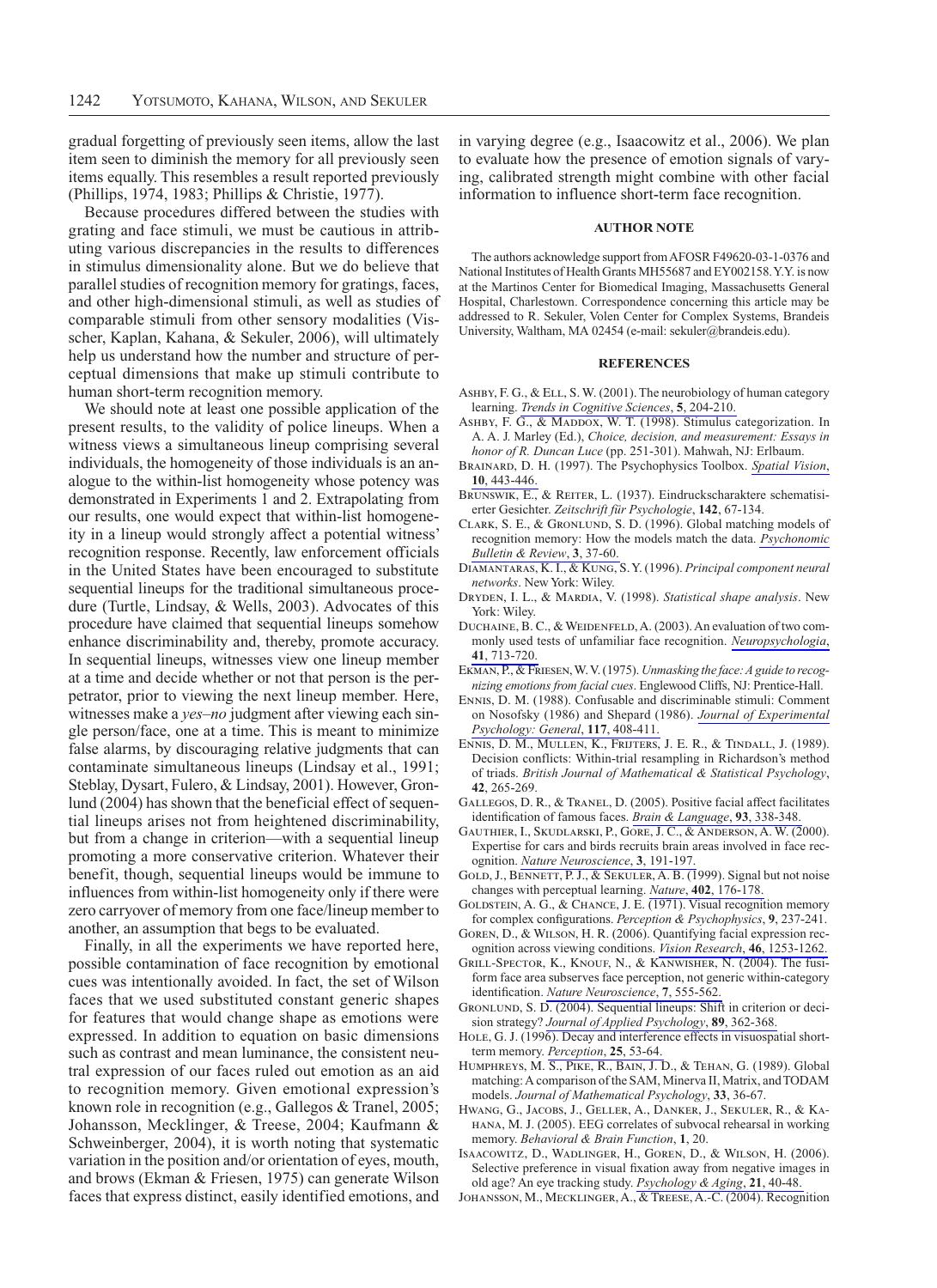memory for emotional and neutral faces: An event-related potential study. Journal of Cognitive Neuroscience, 16, 1840-1853.

- JOHNSTONE, A. B., & WILLIAMS, C. (1997). Do distinctive faces come from outer space? An investigation of the status of a multidimensional face-space. Visual Cognition, 4, 59-67.
- JOSEPH, J. E., & GATHERS, A. D. (2002). Natural and manufactured objects activate the fusiform face area. NeuroReport, 13, 935-938.
- KAHANA, M. J., & SEKULER, R. (2002). Recognizing spatial patterns: A noisy exemplar approach. Vision Research, 42, 2177-2192.
- KAHANA, M. J., ZHOU, F., GELLER, A. S., & SEKULER, R. (2007). Lure similarity affects visual episodic recognition: Detailed tests of a noisy exemplar model. Memory & Cognition, 35, 1222-1232.
- KAUFMANN, J. M., & SCHWEINBERGER, S. R. (2004). Expression influences the recognition of familiar faces. Perception, 33, 399-408.
- KLEIN, I., PARADIS, A. L., POLINE, J. B., KOSSLYN, S. M., & LE BIHAN, D. (2000). Transient activity in the human calcarine cortex during visualmental imagery: An event-related fMRI study. Journal of Cognitive Neuroscience, 12(Suppl. 2), 15-23.
- KOSSLYN, S., THOMPSON, W. L., KIM, I. J., & ALPERT, N. M. (1995). Topographical representations of mental images in primary visual cortex. Nature, 378, 496-498.
- LEE, K., BYATT, G., & RHODES, G. (2000). Caricature effects, distinctiveness, and identification: Testing the face-space hypothesis. Psychological Science, 11, 379-385.
- LEHKY, S. R. (2000). Fine discrimination of faces can be performed rapidly. Journal of Cognitive Neuroscience, 12, 848-855.
- LINDSAY, R. C., LEA, J. A., NOSWORTHY, G. J., FULFORD, J. A., HEC-TOR, J., LEVAN, V., & SEABROOK, C. (1991). Biased lineups: Sequential presentation reduces the problem. Journal of Applied Psychology, 76, 796-802.
- LOFFLER, G., GORDON, G. E., WILKINSON, F., GOREN, D., & WILSON, H. R. (2005). Configural masking of faces: Evidence for high-level interactions in face perception. Vision Research, 45, 2287-2297.
- LOFFLER, G., YOURGANOV, G., WILKINSON, F., & WILSON, H. R. (2005). fMRI evidence for the neural representation of faces. Nature Neuroscience, 8, 1386-1391.
- LOFTUS, G. R., & MASSON, M. E. J. (1994). Using confidence intervals in within-subject designs. Psychonomic Bulletin & Review, 1, 476-490.
- MAGNUSSEN, S., & GREENLEE, M. W. (1999). The psychophysics of perceptual memory. Psychological Research, 62, 81-92.
- McKINLEY, S. C., & NOSOFSKY, R. M. (1996). Selective attention and the formation of linear decision boundaries. Journal of Experimental Psychology: Human Perception & Performance, 22, 294-317.
- MITCHELL, M. (1996). An introduction to genetic algorithms. Cambridge, MA: MIT Press.
- NÄSÄNEN, R. (1999). Spatial frequency bandwidth used in the recognition of facial images. Vision Research, 39, 3824-3833.
- NOSOFSKY, R. M. (1984). Choice, similarity, and the context theory of classification. Journal of Experimental Psychology: Learning, Memory, & Cognition, 10, 104-114.
- NOSOFSKY, R. M. (1986). Attention, similarity, and the identificationcategorization relationship. Journal of Experimental Psychology: General, 115, 39-57.
- NOSOFSKY, R. M. (1991). Tests of an exemplar model for relating perceptual classification and recognition memory. Journal of Experimental Psychology: Human Perception & Performance, 17, 3-27.
- NOSOFSKY, R. M. (1992). Exemplar-based approach to relating categorization, identification, and recognition. In F. G. Ashby (Ed.), Multidimensional models of perception and cognition (pp. 363-394). Hillsdale, NJ: Erlbaum
- NOSOFSKY, R. M., & KANTNER, J. (2006). Exemplar similarity, study list homogeneity, and short-term perceptual recognition. Memory & Cognition, 34, 112-124.
- PELLI, D. G. (1997). The VideoToolbox software for visual psychophysics: Transforming numbers into movies. Spatial Vision, 10, 437-442.
- PELLI, D. G., ROBSON, J. G., & WILKINS, A. J. (1988). Designing a new letter chart for measuring contrast sensitivity. Clinical Vision Sciences, 2, 187-199.
- PETERS, R. J., GABBIANI, F., & KOCH, C. (2003). Human visual object categorization can be described by models with low memory capacity. Vision Research, 43, 2265-2280.
- PHILLIPS, W. A. (1974). On the distinction between sensory storage and short-term visual memory. Perception & Psychophysics, 16, 283-290.
- PHILLIPS, W. A. (1983). Short-term visual memory. Philosophical Transactions of the Royal Society of London: Series B, 302, 295-309.
- PHILLIPS, W. A., & CHRISTIE, D. F. M. (1977). Components of visual memory. Quarterly Journal of Experimental Psychology, 29, 117-133.
- PRINCIPLE, J. C., EULIANO, N. R., & LEFEBVRE, W. C. (2000). Neural and adaptive systems. New York: Wiley.
- RIESENHUBER, M., JARUDI, I., GILAD, S., & SINHA, P. (2004). Face processing in humans is compatible with a simple shape-based model of vision. Proceedings of the Royal Society of London: Series B, 271, S448-S450
- ROMNEY, A. K., BREWER, D. D., & BATCHELDER, W. H. (1993). Predicting clustering from semantic structure. Psychological Science, 4.28-34.
- SADR, J., JARUDI, I., & SINHA, P. (2003). The role of eyebrows in face recognition. Perception, 32, 285-293.
- SIGALA, N., GABBIANI, F., & LOGOTHETIS, N. K. (2002). Visual categorization and object representation in monkeys and humans. Journal of Cognitive Neuroscience, 14, 187-198.
- STEBLAY, N., DYSART, J., FULERO, S., & LINDSAY, R. C. (2001). Eyewitness accuracy rates in sequential and simultaneous lineup presentations: A meta-analytic comparison. Law & Human Behavior, 25, 459-473.
- TORGERSON, W. S. (1958). Theory and methods of scaling. New York: Wiley.
- TURTLE, J., LINDSAY, R. C., & WELLS, G. L. (2003). Best practice recommendations for eyewitness evidence procedures: New ideas for the oldest way to solve a case. Canadian Journal of Police & Security Services, 1, 5-18.
- VALENTINE, T. (1991). A unified account of the effects of distinctiveness, inversion, and race in face recognition. Quarterly Journal of Experimental Psychology, 43A, 161-204.
- VALENTINE, T., & BRUCE, V. (1986). The effects of distinctiveness in recognising and classifying faces. Perception, 15, 525-535
- VALENTINE, T., & ENDO, M. (1992). Towards an exemplar model of face processing: The effects of race and distinctiveness. Quarterly Journal of Experimental Psychology, 44A, 671-703.
- VISSCHER, K., KAPLAN, E., KAHANA, M. J., & SEKULER, R. (2006). Auditory short-term memory behaves like visual short-term memory. Public Library of Science Biology, 5, e56.
- WELLER, S. C., & ROMNEY, A. K. (1988). Systematic data collection (Vol. 10). Newbury Park, CA: Sage.
- WEXLER, K. N., & ROMNEY, A. K. (1972). Individual variations in cognitive structures. In A. K. Romney, R. M. Shepard, & M. Nerlove (Eds.), Multidimensional scaling: Theory and applications in the behavioral sciences (2nd ed., pp. 73-92). New York: Seminar Press.
- WILSON, H. R., LOFFLER, G., & WILKINSON, F. (2002). Synthetic faces, face cubes, and the geometry of face space. Vision Research, 42, 2909-2923.
- YOTSUMOTO, Y., KAHANA, M. J., WILSON, H. R., & SEKULER, R. (2004). Preliminary studies of recognition memory for synthetic faces (Tech. Rep. 2004-3). Waltham, MA: Brandeis University, Visual Cognition Laboratory, Volen Center for Complex Systems.
- ZHOU, F., КАНАNA, M. J., & SEKULER, R. (2004). Short-term episodic memory for visual textures: A roving probe gathers some memory. Psychological Science, 153, 112-118.

#### **NOTES**

1. The similarity tuning function was based on errors in same-different judgments with just a single study item, which minimized memory load, and with timing identical to that used here.

2. The balanced incomplete block design forced us to take this indirect approach. Differences in the makeup of triads on successive trials prevented us from comparing judgments themselves. As a result, our comparisons had to be mediated via MDS.

3. We ran simulations with various  $\tau$  values and found that differences of this size did not appreciably alter the model's resulting RMSD. So differences in the similarity-distance functions were not critical to the success of model fits.